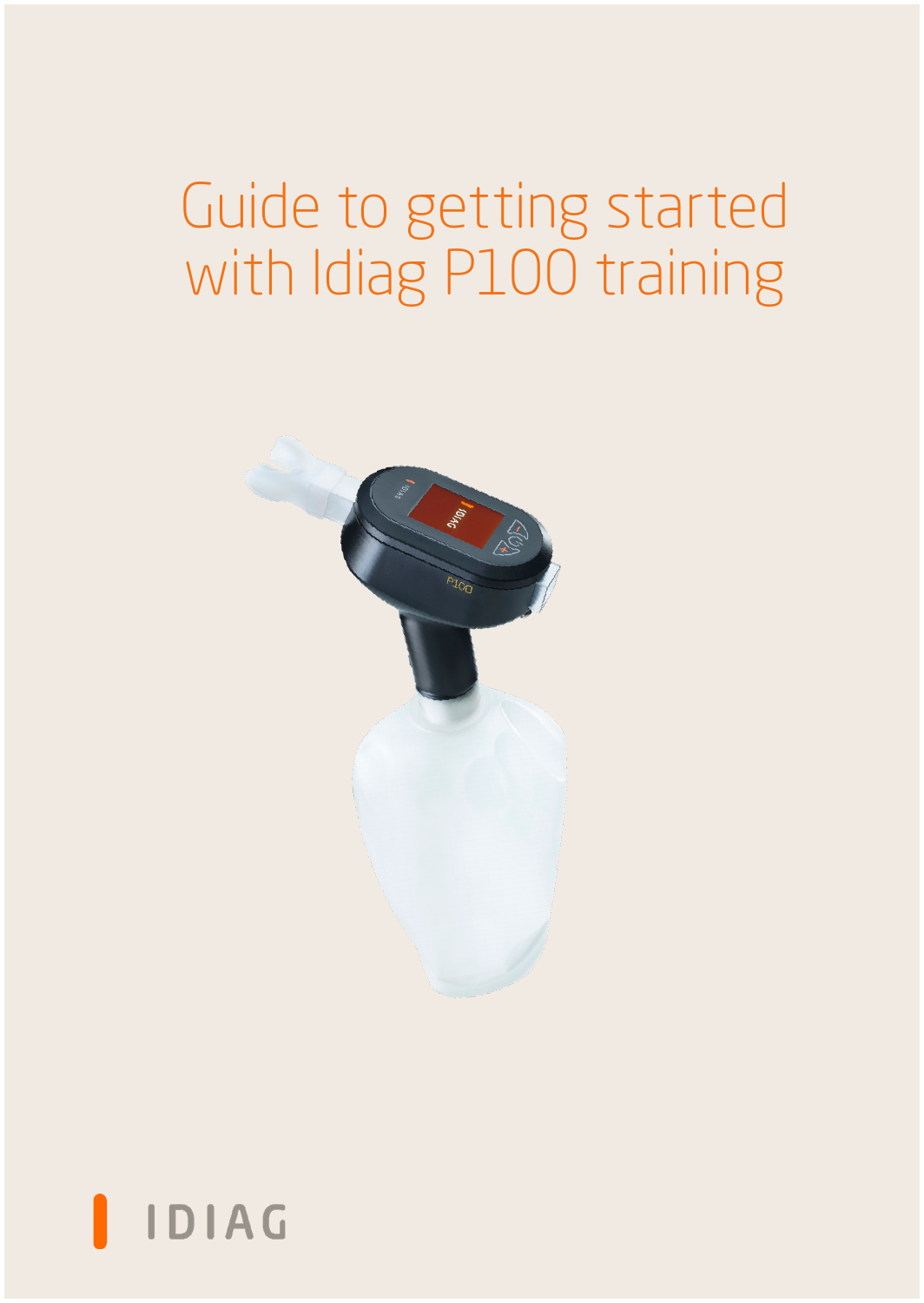## IDIAG  $P10$ PERFORMANCE

## Background

At rest, a human being takes some 20,000 breaths a day. As the only vital skeletal muscle, the respiratory muscles work day and night. During sporting or other generally strenuous activity, however, these muscles can become fatigued and impair athletic performance and even quality of life. Various diseases may also increase this fatigue.

To train these muscles effectively, ordinary endurance training is not sufficient. The Idiag P100 can be used to train the respiratory muscles in a targeted manner, thus improving athletic performance and also reducing respiratory system complaints caused by disease.

As with any skeletal muscle, the respiratory muscles can be stimulated either through endurance training or through strength training. Comprehensive training encompasses both components, which is why we also recommend that healthy people perform both endurance and strength training. Both modalities are possible with the Idiag P100.

A differentiation can be made between three different breathing movements: The abdominal breathing movement, the thoracic breathing movement and the breathing movement in the neck/throat/shoulder area.

The abdominal breathing movement is mainly performed by the diaphragm. The diaphragm is considered the main inhalation muscle, which lowers itself in the abdominal cavity when it contracts during inhalation. This causes the abdominal cavity to expand, thereby allowing a large volume of air to be inhaled.

During inhalation, the diaphragm is supported by muscles which cause the rib cage to expand by raising the ribs. This is known as the thoracic breathing movement.

The breathing movement in the neck/throat/shoulder area comes into play if the respiratory muscles need to develop great strength, are overstrained or exhausted. The constant action of the shoulder and neck muscles during endurance training can lead to overloading of the neck area and to it suffering cramps as a result. In endurance training, this is therefore considered a compensatory mechanism and should consequently be prevented. Strength training, on the other hand, requires action from the neck and shoulder areas in order to generate the corresponding forces and pressures.

The optimal breathing technique consists of a combination of abdominal and chest breathing movements. The optimal breath is initiated by the diaphragm and shortly thereafter the rib cage begins to participate. This allows for maximum expansion and therefore ventilation of the lungs. During endurance training with the Idiag P100 the breathing pattern is exactly the same, whereby breathing is forced. The focus here is on the diaphragm, which is trained correspondingly. The neck/throat/shoulder area remains loose and relaxed..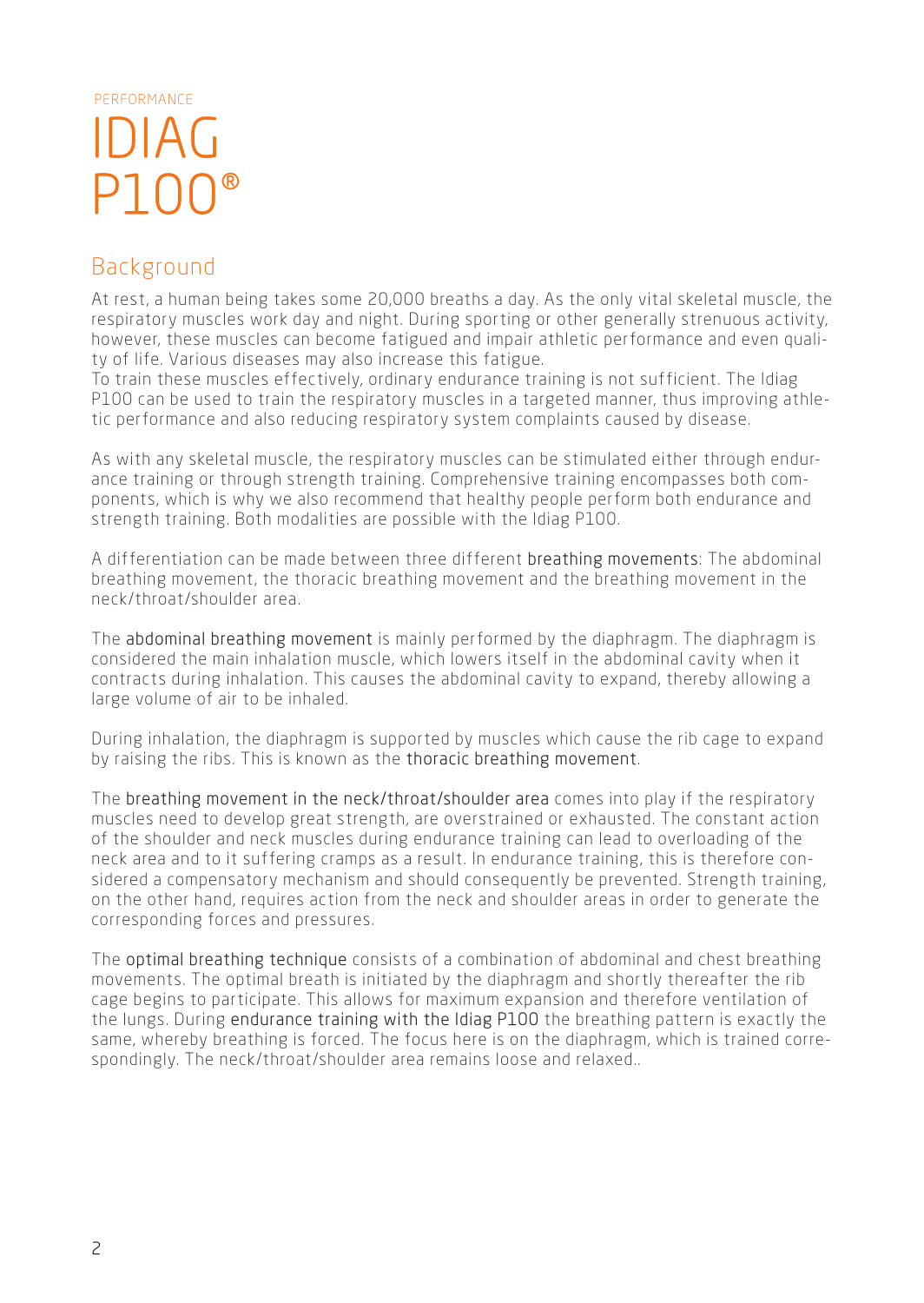If one wishes to develop maximum pressures, as is the case with strength training, it is primarily the accessory respiratory muscles that are active. During inhalation, these are mainly the outer intercostal muscles. The diaphragm cannot exert large forces. During exhalation it is mainly the inner intercostal muscles and the large abdominal muscles that force air out of the lungs.

Depending on the posture adopted, respiratory muscle training is either made more difficult or easier. When sitting, breathing is made easier because body tension is reduced. By supporting the body on the elbows too, breathing can be made easier again.

When standing, breathing resistance increases because the upper body postural musculature is tense. This resistance is reduced by leaning the shoulder girdle against a wall, thereby making breathing easier.

## First steps with the Idiag P100

Before using the Idiag P100 for the first time, please read the Quick Reference Guide and visit the instruction website at https://www.idiag.ch/en/idiag-p100-training/ for helpful information in video form.

To harness the full potential of the Idiag P100, download the Idiag P100sport smartphone app, register your device and connect it to the app at least once. This activates endurance and strength training on the device in addition to free mode. You can run these additional modes either with or without the app.



## Starting respiratory muscle training

To start training with the Idiag P100 and get to know the device, we recommend that you first train in "free mode". In this mode, you can train without any specifications regarding breathing frequency or breathing depth. Free mode is therefore perfectly suited to acquiring a solid breathing technique and gaining a feeling for how the device works.

Start a training session (without the app) in free mode and place the mouthpiece into your mouth. First, begin to breathe in and out through your mouth through the device in a relaxed manner. After approx. 30 seconds, take the device out of your mouth and look at the display. It shows your breathing frequency and depth over the last 3 breathing cycles. At rest, one achieves about 15-20 breathing cycles per minute. Next, start breathing a little faster and deeper than before, so that your breathing frequency reaches approx. 25. Each time, inhale and exhale deeply enough to fill your lungs and then exhale completely again.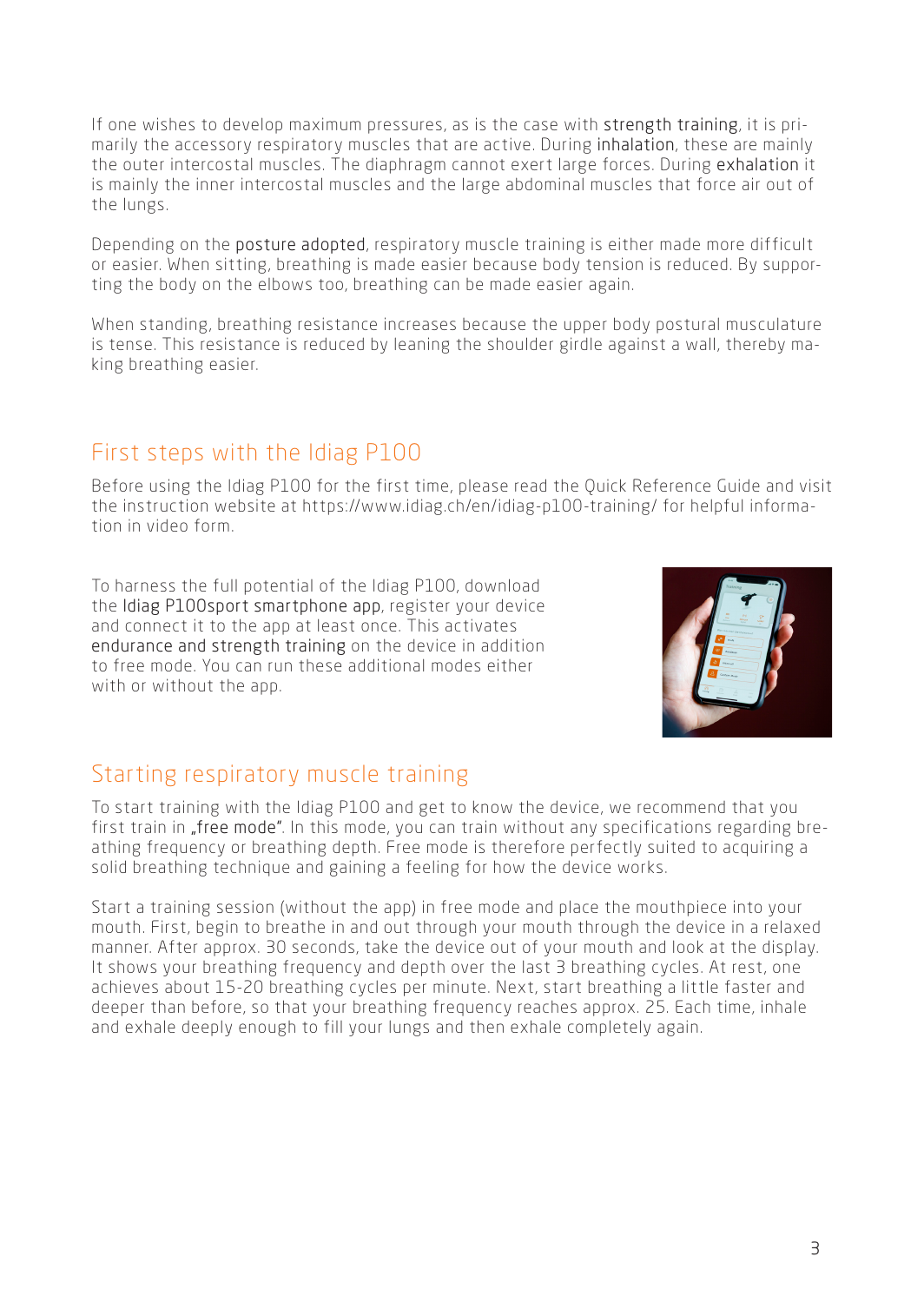Now continuously increase the training duration over a period of 1-2 weeks, with the aim of being able to train for approx. 10-15 minutes without a break. Depending on your fitness level and individual progress, we recommend that you build up to this level gradually in smaller steps.

#### Example:

5 x 3 minutes (with a break of approx. 30 seconds between intervals). If this goes well, gradually build up your training until you can breathe for 10-15 minutes at a time.

1. Goal To lay the foundation for solid respiratory muscle endurance 2. Goal To adopt a good breathing technique Frequency 3-5 training sessions a week

## Exercises for consolidating your breathing technique for free mode and endurance training

## Conscious abdominal breathing

Brace your hands under your ribs on the sides of your flanks. Inhale without the Idiag P100 so that your hands are pushed outwards as far as possible (standing or sitting). Ensure that your shoulders remain loose. You can simplify the exercise by leaning your shoulder girdle against a wall. Now apply this breathing technique using the Idiag P100.



## Conscious chest breathing

Place an elastic band (e.g. Theraband) or even a cord around your chest and hold both ends with one hand in the middle of your sternum. Hold the Idiag P100 in your other hand. Now try to inhale such that your chest expands as much as possible in all directions and the elastic band or cord tightens as much as possible. Ensure that your shoulders remain loose.

Combine these two breathing movements to create an optimal breathing technique. The optimal inhalation breath is initiated by the diaphragm and shortly thereafter the rib cage begins to participate.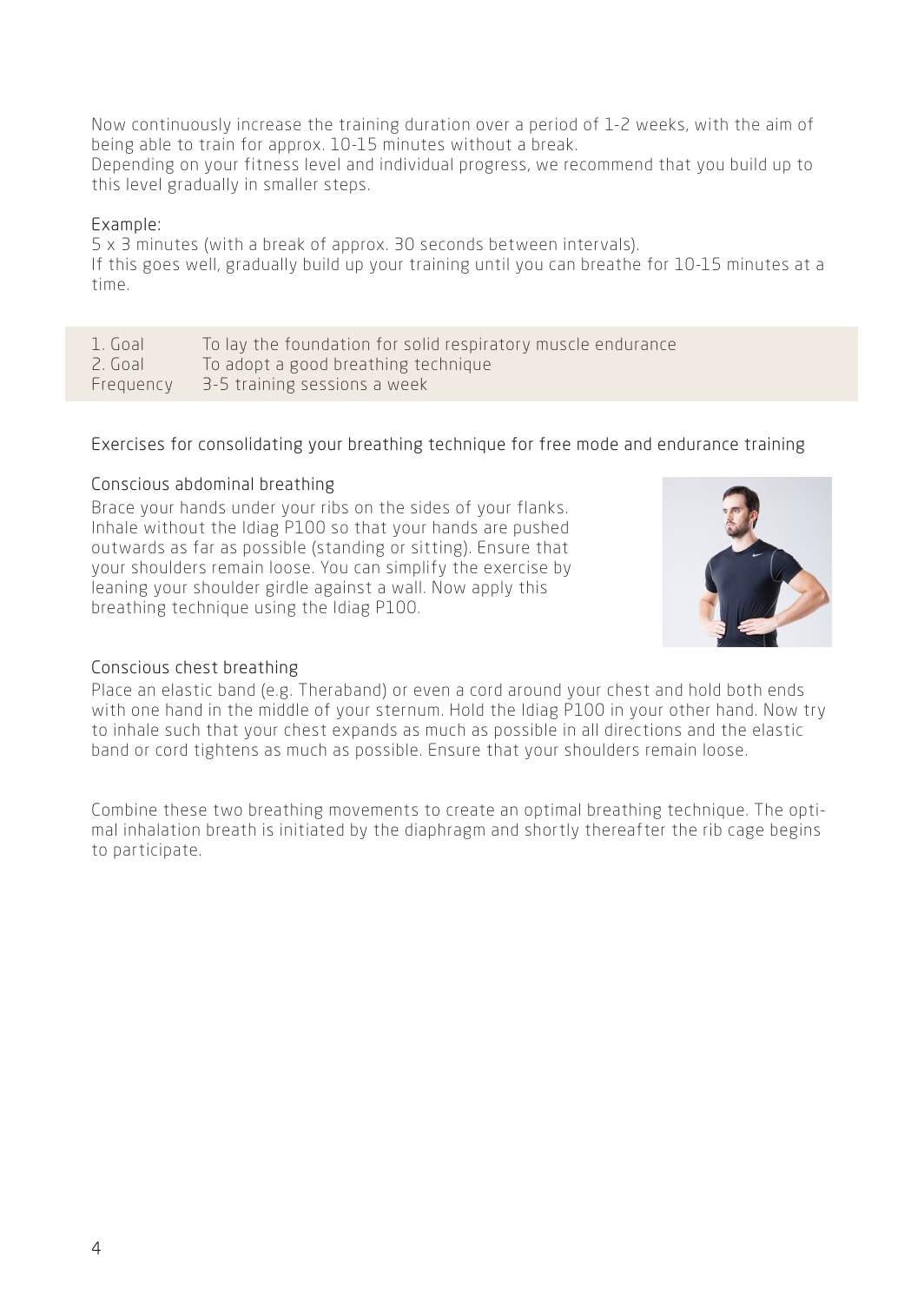## Endurance training

The endurance mode corresponds to free mode in terms of training, but in endurance mode you receive a target and feedback in terms of your desired breathing frequency and depth. Endurance training can therefore be considered either as a form of follow-up training to free mode or as an alternative to it.

### Assessment and adjustment of the parameters

When you start a workout in endurance mode for the first time, you will be prompted to take an assessment. Based on the result of this test, the breathing depth is determined for you to continue training. If you know your approximate value from training in free mode, you can also skip the test and then enter your breathing depth manually in the settings menu.

#### *Breathing depth test:*

You will be prompted to inhale fully once and then exhale through the device at maximum volume. Your maximum breathing depth is measured during exhalation. For endurance training, the device sets the breathing depth to 60% of your maximum.

You will only be prompted to do the assessment during your first training session. If you would like to repeat the test, you can select it from the settings menu.

The value for breathing depth that is set on the basis of the test, and also the breathing frequency and the duration of training can be adjusted in the settings menu before the training session. The pre-set breathing frequency is 25 breaths per minute and the pre-set duration for an endurance training session is 15 minutes.

## Controlling the intensity

The aim should be to train for 15-20 minutes per endurance training session. Such a training session should always be intense and should fatigue you in order to set a training stimulus. This is the only way to make progress.

We recommend to complete 3-5 training sessions per week.

We recommend increasing the intensity for more strenuous endurance training as follows:

- 1. Increase the training duration
- 2. Increase breathing frequency
- 3. Increase breathing depth

| 1. Goal |  | To understand and implement feedback from the device. |
|---------|--|-------------------------------------------------------|
|         |  |                                                       |

- 2. Goal To continuously adjust the training parameters so that training always remains intense.
- Frequency 3-5 training sessions, each of 15-20 minutes, a week.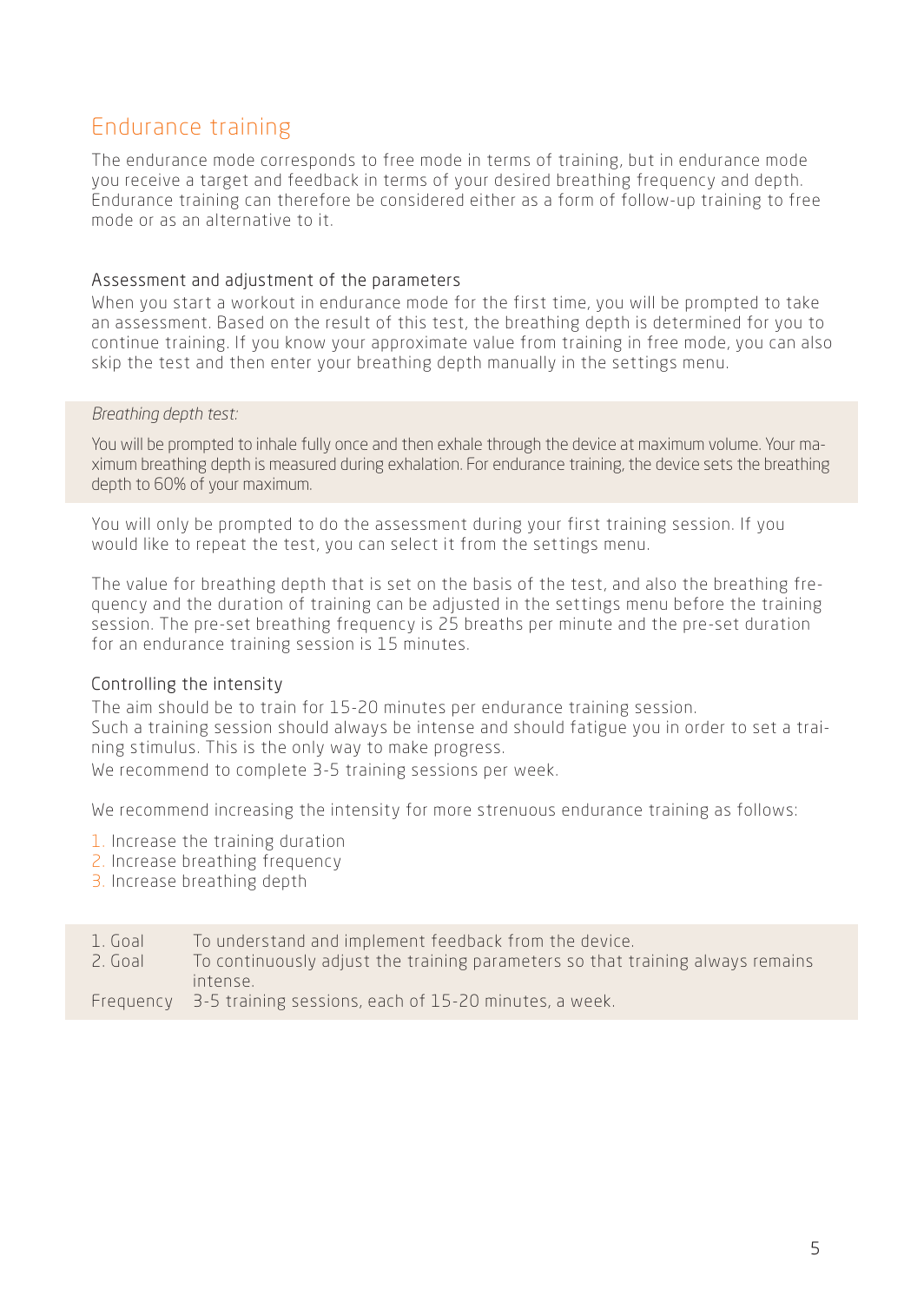

## **T** Tips on training

Always pay attention to breathing frequency first. As soon as you can maintain this at a good level, focus on breathing depth.

If you want to change the breathing frequency during training, you can do so by pressing the + and - buttons on the device. Pressing the respective button once changes the frequency by one breath per minute.

If the breathing depth feedback is always orange, try breathing deeper. If the colour still does not change, you should reduce the breathing depth in the settings menu. If the breathing depth feedback is always blue, increase the breathing depth in the settings menu (you are breathing deeper than prescribed).

Training can be continued with both permanent orange and permanent blue feedback. The evaluation after the training session will then show what you have achieved in reality.

The feedback from the device always refers to the measured values over the last 3 breathing cycles. This means that adjustments in your breathing always appear on the device with some delay.

Vary your posture during the training sessions. Prop yourself on your elbows, stand up, walk around – this way you will directly feel the different stresses caused by the change in posture.

## Strength training

You can start strength training at the same time as endurance training. We recommend that you perform strength training before endurance training if you want to do both types of training during the same training session.

You do not need the breathing bag for strength training, because regulation of your breathing air is not necessary in this mode. However, you can leave the bag attached to the device during strength training. This prevents moisture from dripping out of the air guide.

In strength mode you have the option of training inspiration, expiration or both. Initially, we recommend that you train inspiration and expiration separately and always train both, i.e. inspiration and expiration consecutively, during one training session.

## Assessment and adjustment of the parameters

Before the first strength training session, an assessment must be carried out to determine your basic individual training settings.

During the assessment for inspiration and expiration strength training, the maximum pressures you can achieve in the device by inhaling and exhaling are measured. The maximum pressure that can be achieved by expiration is often higher than the pressure that can be achieved by inspiration. This is also why two tests must be performed.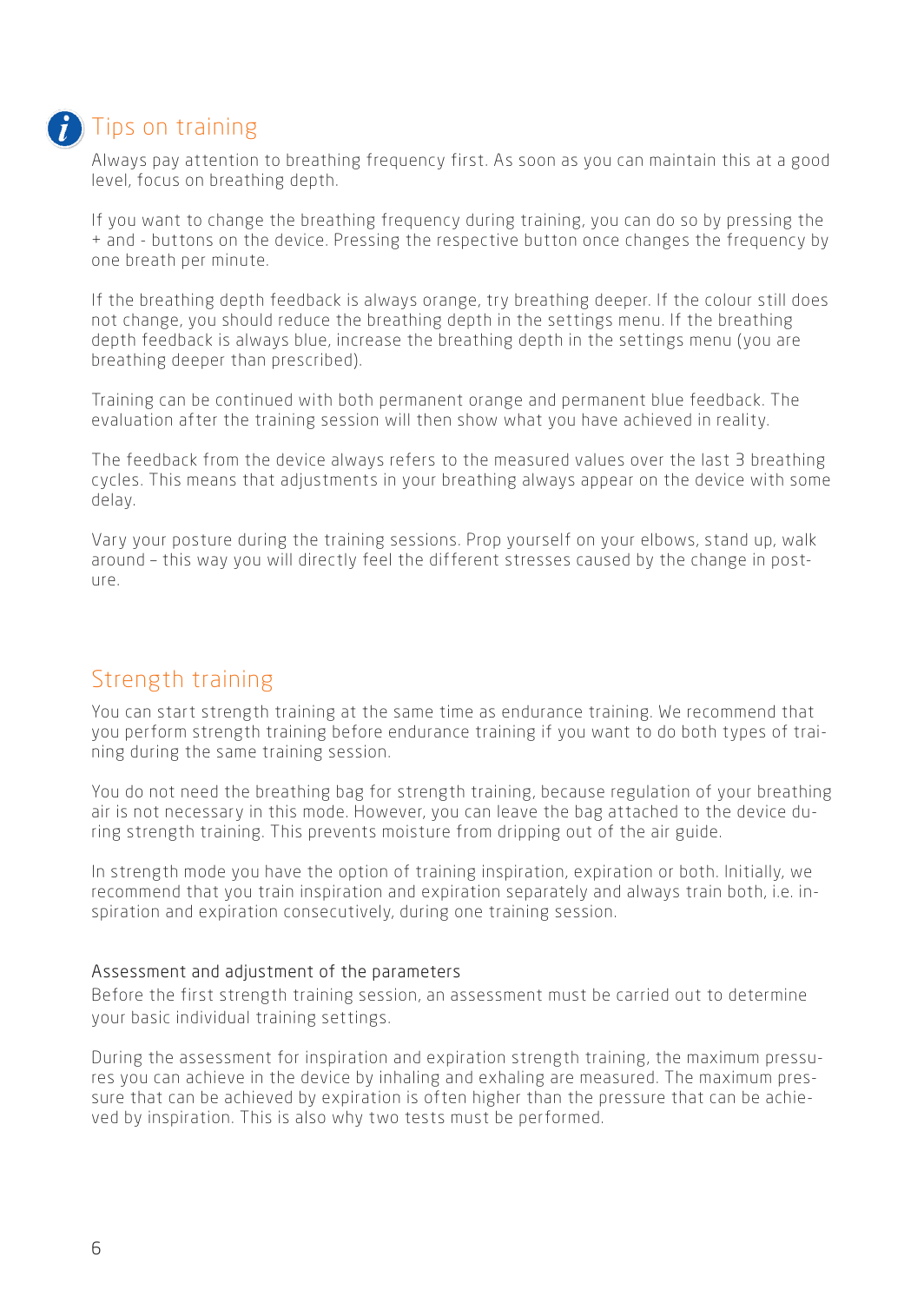On the basis of these results, resistance thresholds are set for strength training, which you must then overcome in order to successfully complete a repetition during strength training. This threshold is set to a default value of 50% of the maximum pressure determined during the assessment.

You will only be prompted to do the assessment during your first training session. If you would like to repeat the test, you can select it from the settings menu.

Both the threshold values set on the basis of this test and the number of breaths for training can be adjusted in the settings menu before commencing training. The pre-set number of breaths is 10.

#### Controlling the intensity

Strength training should be intensive and should fatigue you. For this reason it is important to set and continuously adjust the training parameters accordingly.

Initially, we recommend that you perform strength training with 10 breaths against the resistance of 50% of the maximum pressure determined during the assessment. You will probably find this rather easy and not very strenuous. So you can soon increase the intensity.

We recommend increasing the intensity for more strenuous strength training as follows:

- 1. Increase the number of breaths up to approx. 30
- 2. Train 2 x daily
- 3. Increase the threshold

| 1. Goal   | To understand and implement feedback from the device.                                   |
|-----------|-----------------------------------------------------------------------------------------|
| 2. Goal   | To continuously adjust the training parameters so that training always remains intense. |
| Frequency | 3-5 training sessions a week                                                            |

## Tips on training

If you want to change the threshold value during training, you can do this by pressing the  $*$  and  $*$  buttons on the device. Pressing the respective button once changes the threshold value by 5%.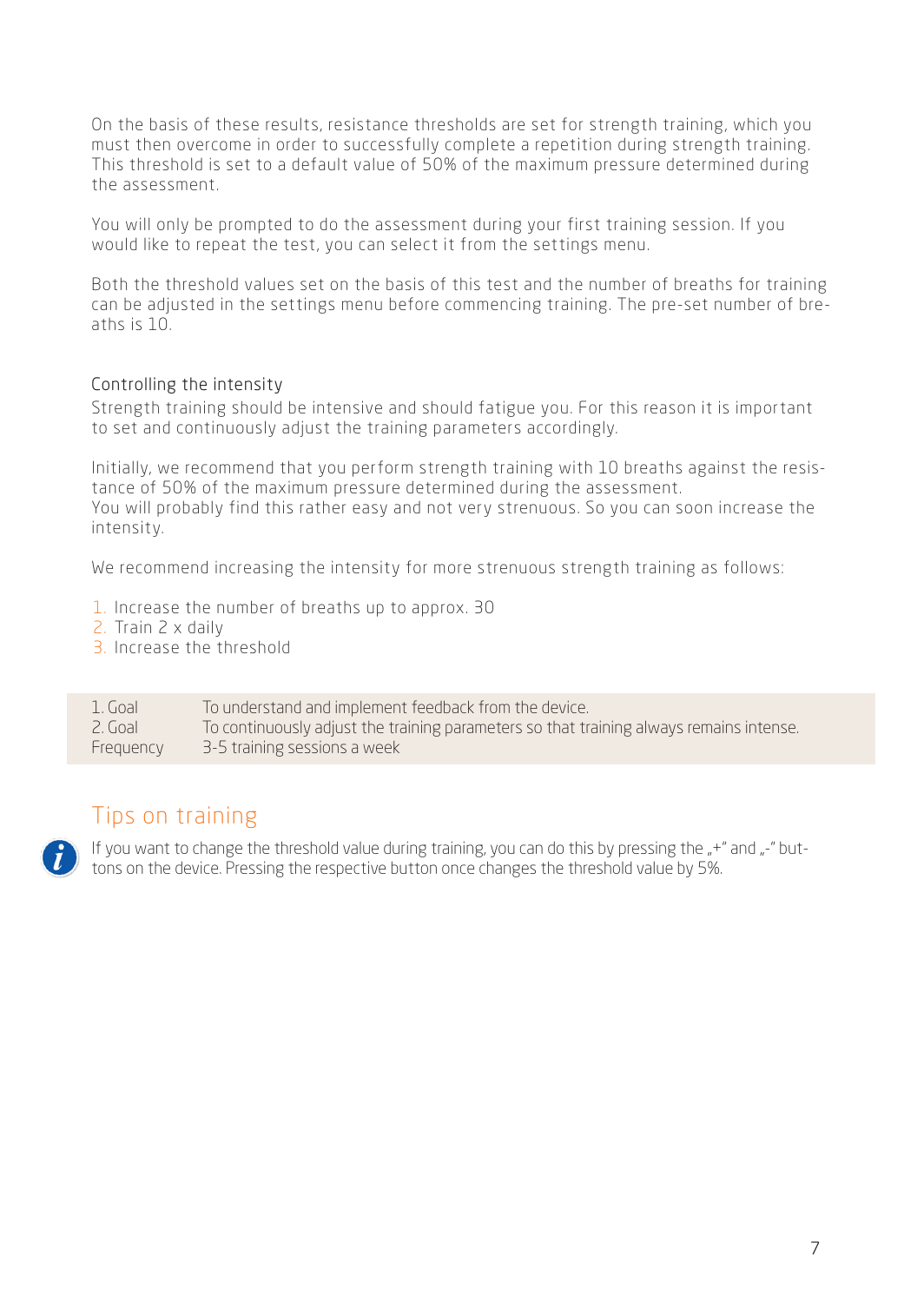## Intervall Training

High intensity interval training (HIIT) is a form of training where several short and intense training sessions are performed right after each other, with short breaks in between the single intervals. Example with running: 4 x 3 minutes of fast running with 1 minute and 30 seconds of walking or easy jogging in between.

With such a training, fatigue can be evoked very rapidly, thus setting a training stimulus.

Studies show that HIIT sets a similar training stimulus as long endurance sessions with the big difference that HIIT takes much less time. Therefore, HIIT is not only effective but also very efficient.

This theory is also applicable on the respiratory muscles and the training thereof.

The interval mode of the Idiag P100 offers the unique possibility to conduct HIIT. In this mode the respiratory muscle endurance training is complemented with resistances (similar to strength training), to ensure high intensity and faster fatigue of the respiratory muscles.

#### Assessments and adjustment of the parameters

The interval training requires the same assessments as the endurance and strength training to individualize the training appropriately.

Therefore, the assessments of the maximum breathing depth, maximum expiratory strength and maximum inspiratory strength need to be conducted. If those values already exist, the assessments don't need to be repeated.

Attention! The settings for the interval training can only be adjusted via the smartphone app but not on the Idiag P100 itself.

The interval training can also be conducted without the app. In this case the parameters which were last set via the app, or the default parameters are used.

Per default, four 4-minute intervals with 1-minute pauses at a frequency of 25 breaths per minute and a breathing depth of 60% of the maximum at middle resistance levels are set.

In the settings in the app the individual parameters for the interval training can be set prior to the training.

First, the procedure of the interval training is defined by choosing the duration of the intervals, the duration of the pauses between the intervals and the number of intervals.

The intensity of the intervals is set via the breathing frequency, the resistance levels for inspiration and expiration and the desired breathing depth during the intervals.

The resistances can be set to low, middle, or high, whereas the resistances for inspiration and expiration can be chosen differently.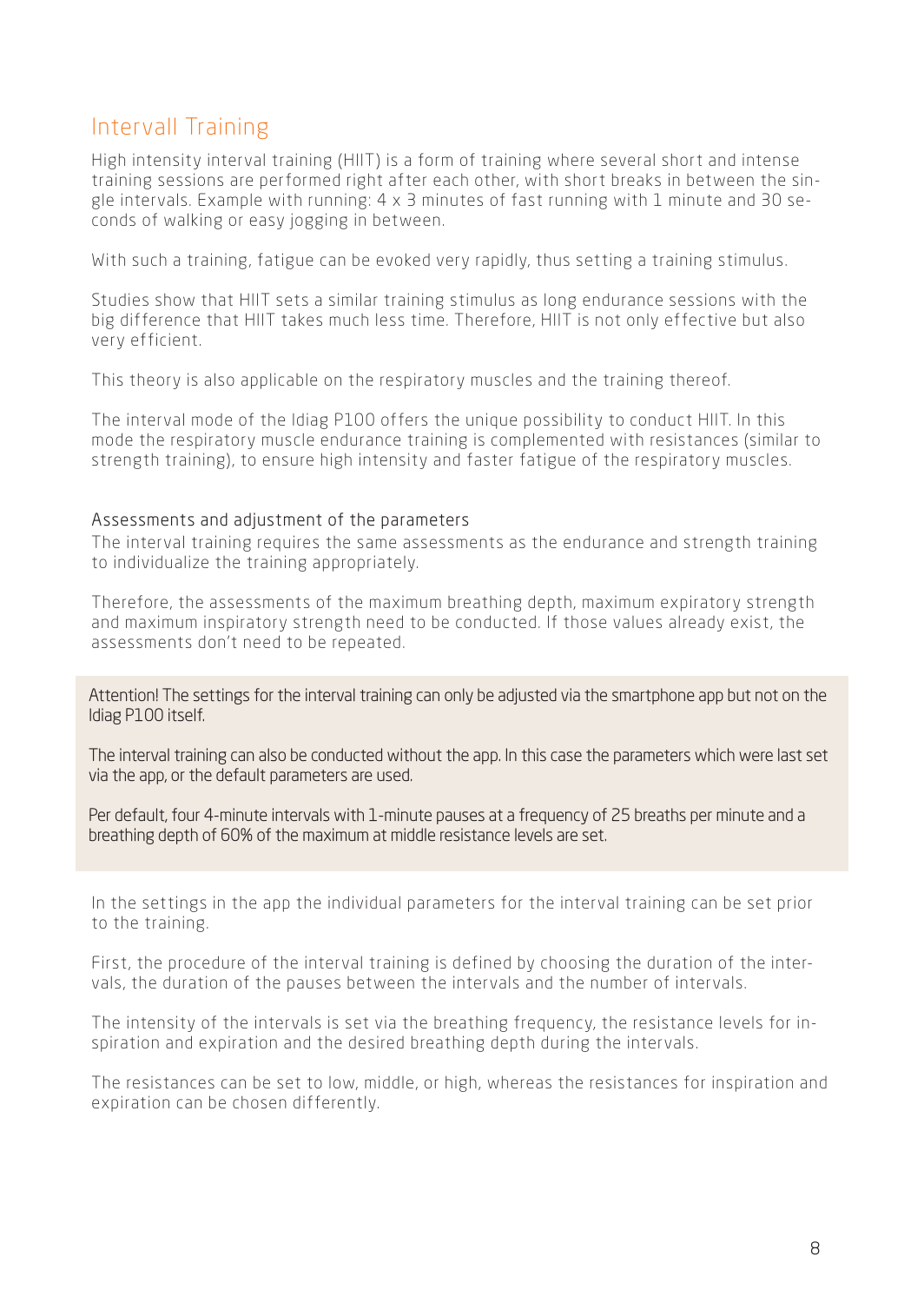In the pauses between the intervals, either one can continue breathing through the device (without resistance and without any instructions on breathing frequency or breathing depth) or the device can be taken out of the mouth.

#### Controlling the intensity

To achieve the best results, the interval training needs to be exhausting and therefore the parameters require continuous adjustment according to the improved performance, so the training remains strenuous.

In interval mode, the intensity can be adjusted in different ways:

- 1. Longer intervals / shorter pauses
- 2. Higher resistances
- 3. Higher breathing frequency
- 4. Bigger breathing depth

#### The standard recommendation for increasing the intensity is as follows:

1. Increase interval duration stepwise (until 4 x 4 minutes at low resistance is feasible)

#### Example:

8 x 1 min with 30 sec pauses in between

- 6 x 2 min, with 1 min pauses in between
- 5 x 3 min, with 1 min pauses in between
- 4 x 4 min, with 1 min pauses in between
- 2. If the desired interval duration is feasible, increase the resistances (low  $\rightarrow$  middle  $\rightarrow$  high)
- 3. Increase breathing frequency (stepwise until approx. 34)
- 4. Reduce the breathing frequency again and in turn increase breathing depth stepwise (approx. +10%), then again increase breathing frequency

The interval mode allows for sport-specific training. In most cases the intensity is adjusted with regards to the specific type of load or to a certain weakness, which differs from this standard recommendation.

#### Recovery

Interval training stresses the respiratory muscles to a high extent. Therefore, the muscles require more recovery time after such trainings. Generally, we recommend the «standard» user to not conduct intensive respiratory muscle interval trainings on consecutive days.

It is important to emphasize that the recovery process is very individual and dependent on general fitness and performance levels and eventually each user must listen to the needs of their body.

In rare instances training using the Idiag P100 may cause dizziness, shortness of breath, headaches, nausea or vestibular disorders. If negative symptoms occur, training with the Idiag P100 must be stopped immediately. The user assumes full responsibility for his training. Idiag accepts no liability whatsoever for any consequences arising from training using the Idiag P100.